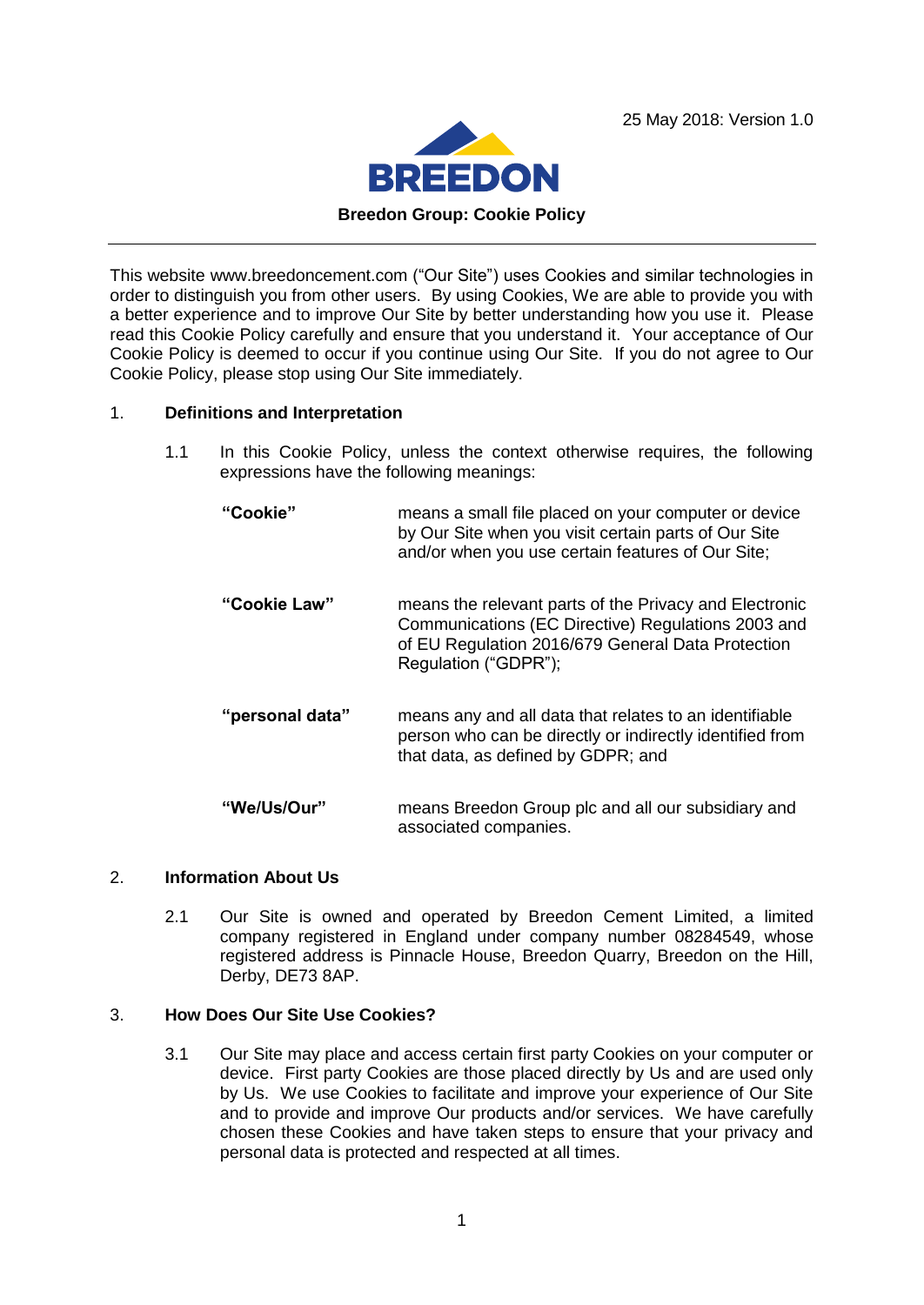- 3.2 By using Our Site, you may also receive certain third party Cookies on your computer or device. Third party Cookies are those placed by websites, services, and/or parties other than Us. Third party Cookies are used on Our Site as detailed in section 4 below.
- 3.3 All Cookies used by and on Our Site are used in accordance with current Cookie Law. We may use some or all of the following types of Cookie:
	- 3.3.1 Strictly Necessary Cookies

A Cookie falls into this category if it is essential to the operation of Our Site, supporting functions such as logging in, your shopping basket, and payment transactions.

3.3.2 Analytics Cookies

It is important for Us to understand how you use Our Site, for example, how efficiently you are able to navigate around it, and what features you use. Analytics Cookies enable us to gather this information, helping Us to improve Our Site and your experience of it.

3.3.3 Functionality Cookies

Functionality Cookies enable Us to provide additional functions to you on Our Site such as personalisation and remembering your saved preferences. Some functionality Cookies may also be strictly necessary Cookies, but not all necessarily fall into that category.

3.3.4 Targeting Cookies

It is important for Us to know when and how often you visit Our Site, and which parts of it you have used (including which pages you have visited and which links you have visited). As with analytics Cookies, this information helps us to better understand you and, in turn, to make Our Site and advertising more relevant to your interests.

3.3.5 Third Party Cookies

Third party Cookies are not placed by Us; instead, they are placed by third parties that provide services to Us and/or to you. Third party Cookies may be used by advertising services to serve up tailored advertising to you on Our Site, or by third parties providing analytics services to Us (these Cookies will work in the same way as analytics Cookies described above).

3.3.6 Persistent Cookies

Any of the above types of Cookie may be a persistent Cookie. Persistent Cookies are those which remain on your computer or device for a predetermined period and are activated each time you visit Our Site.

3.3.7 Session Cookies

Any of the above types of Cookie may be a session Cookie. Session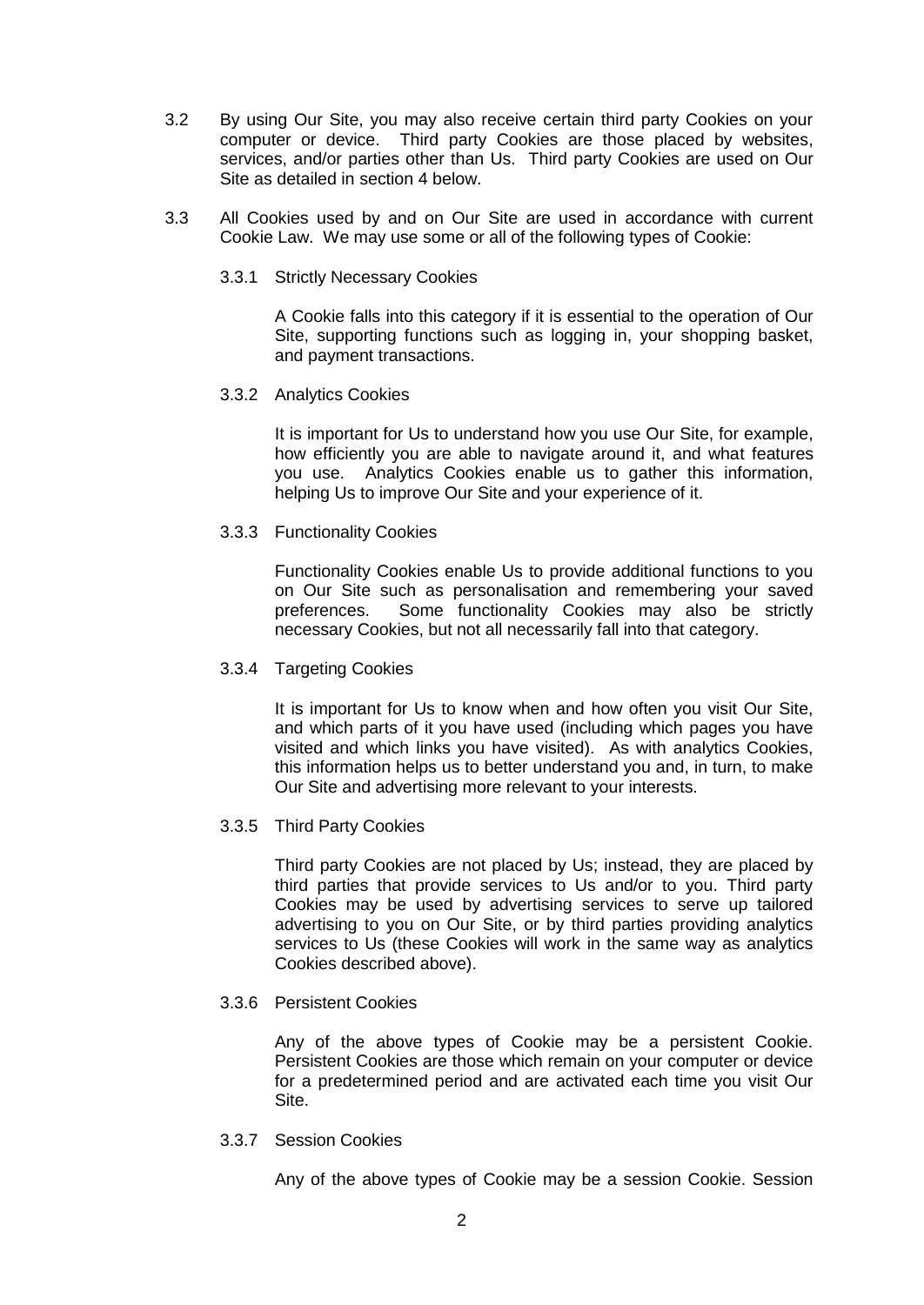Cookies are temporary and only remain on your computer or device from the point at which you visit Our Site until you close your browser. Session Cookies are deleted when you close your browser.

- 3.4 Cookies on Our Site are not permanent and will expire as indicated in the table below.
- 3.5 For more details of the personal data that We collect and use, the measures we have in place to protect personal data, your legal rights, and our legal obligations, please refer to our Privacy Policy [https://breedoncement.com/wp](https://breedoncement.com/wp-content/uploads/2018/05/Breedon-Privacy-Notice-Website-Use-and-Marketing-v-2.0-21-May-2018.pdf)[content/uploads/2018/05/Breedon-Privacy-Notice-Website-Use-and-](https://breedoncement.com/wp-content/uploads/2018/05/Breedon-Privacy-Notice-Website-Use-and-Marketing-v-2.0-21-May-2018.pdf)[Marketing-v-2.0-21-May-2018.pdf.](https://breedoncement.com/wp-content/uploads/2018/05/Breedon-Privacy-Notice-Website-Use-and-Marketing-v-2.0-21-May-2018.pdf)
- 3.6 For more specific details of the Cookies that We use, please refer to the table below.

## 4. **What Cookies Does Our Site Use?**

| <b>Name of Cookie</b> | <b>Purpose &amp; Type</b>                                                                                                                                                                                                                                           | <b>Expiry Date</b> |
|-----------------------|---------------------------------------------------------------------------------------------------------------------------------------------------------------------------------------------------------------------------------------------------------------------|--------------------|
| hssc                  | This cookie keeps track of sessions. This is<br>used to determine if we should increment the<br>session number and timestamps in the histc<br>cookie. It contains the domain, viewCount<br>(increments each pageView in a session), and<br>session start timestamp. | 30 minutes         |
| hssrc                 | Whenever HubSpot changes the session<br>cookie, this cookie is also set. We set it to 1 and<br>use it to determine if the visitor has restarted<br>their browser. If this cookie does not exist when<br>we manage cookies, we assume it is a new<br>session.        | End of session     |
| hstc                  | The main cookie for tracking visitors. It contains<br>the domain, utk (see below), initial timestamp<br>(first visit), last timestamp (last visit), current<br>timestamp (this visit), and session number<br>(increments for each subsequent session).              | 2 years            |
| $\lnot$ ga            | This cookie is used to distinguish unique users<br>by assigning a randomly generated number as<br>a client identifier.                                                                                                                                              | 2 years            |
| _gat                  | Used to throttle request rate.                                                                                                                                                                                                                                      | 1 minute           |
| _gat_UA-96714223-1    | Contains campaign related information for the<br>user.                                                                                                                                                                                                              | 90 days            |
| gid                   | Used to distinguish users.                                                                                                                                                                                                                                          | 24 hours           |
| _hjIncludedInSample   | This session cookie is set to let Hotjar know<br>whether that visitor is included in the sample<br>which is used to generate Heatmaps, Funnels,<br>Recordings, etc.                                                                                                 | 365 days           |
| complianceCookie      |                                                                                                                                                                                                                                                                     |                    |
| hsfirstvisit          | This cookie used to keep track of a user's first<br>visit.                                                                                                                                                                                                          | 10 years           |
| hubspotutk            | This cookie is used to keep track of a visitor's<br>identity. This cookie is passed to HubSpot on                                                                                                                                                                   | 10 years           |

4.1 The following Cookies may be placed on your computer or device: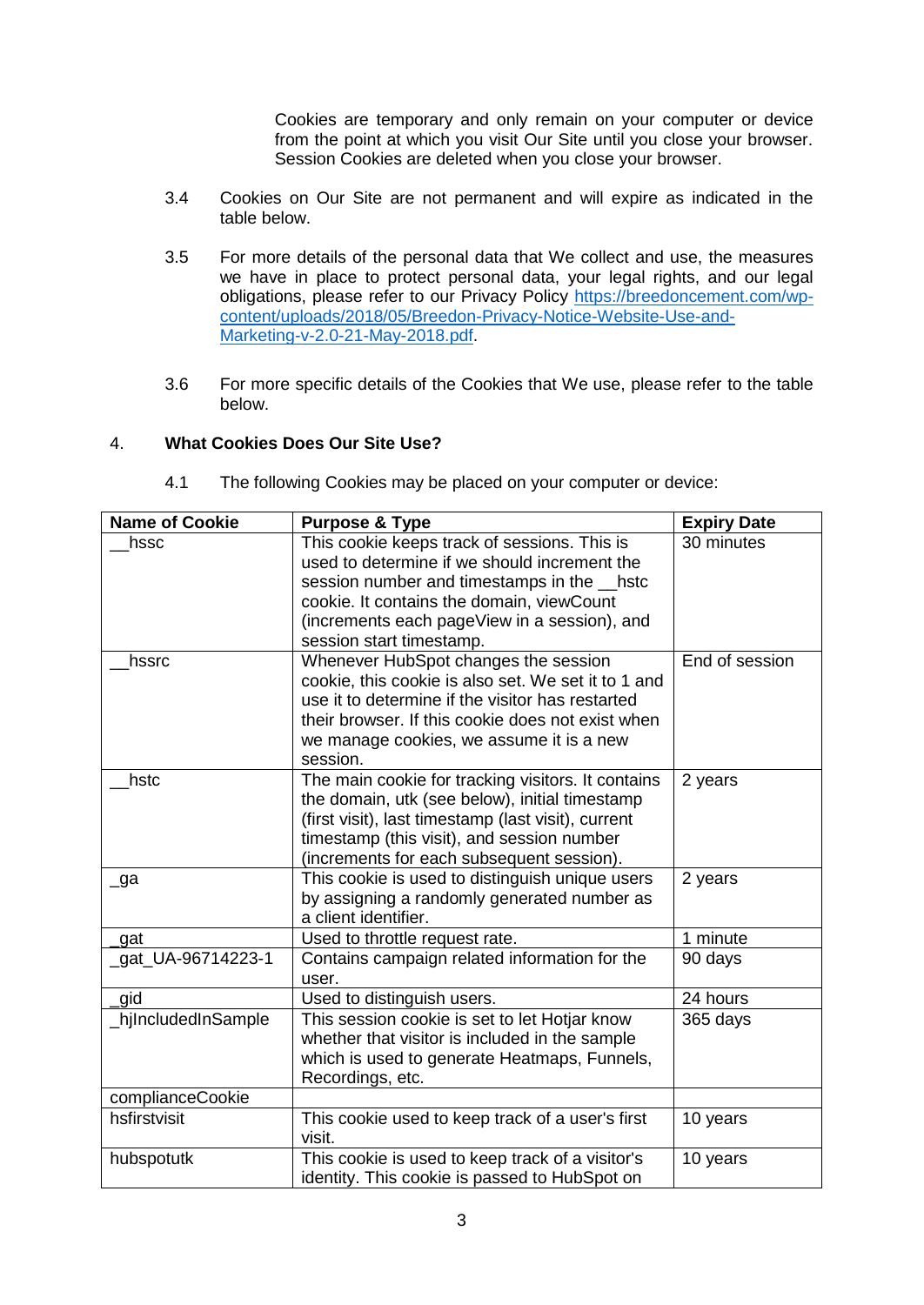|                       | form submission and used when de-duplicating<br>contacts.                                                                                      |                |
|-----------------------|------------------------------------------------------------------------------------------------------------------------------------------------|----------------|
| wordpress_test_cookie | This cookie is used for the WordPress content<br>manager to verify if the browser has cookies<br>activated.                                    | End of session |
| cfduid                | The __cfduid cookie is used to identify<br>individual clients behind a shared IP address<br>and apply security settings on a per-client basis. | 30 minutes     |

- 4.2 Our Site uses analytics services. Website analytics refers to a set of tools used to collect and analyse anonymous usage information, enabling Us to better understand how Our Site is used. This, in turn, enables Us to improve Our Site and the products offered through it. You do not have to allow Us to use these Cookies, however whilst Our use of them does not pose any risk to your privacy or your safe use of Our Site, it does enable Us to continually improve Our Site, making it a better and more useful experience for you.
- 4.3 The analytics service(s) used by Our Site use(s) analytics Cookies to gather the required information.

# 5. **Consent and Control**

- 5.1 Before Cookies are placed on your computer or device, you will be shown a pop up requesting your consent to set those Cookies. By giving your consent to the placing of Cookies you are enabling Us to provide the best possible experience and service to you. You may, if you wish, deny consent to the placing of Cookies unless those Cookies are strictly necessary; however certain features of Our Site may not function fully or as intended. You can return to your Cookie preferences to review and/or change them at any time.
- 5.2 In addition to the controls that We provide, you can choose to enable or disable Cookies in your internet browser. Most internet browsers also enable you to choose whether you wish to disable all Cookies or only third party Cookies. By default, most internet browsers accept Cookies but this can be changed. For further details, please consult the help menu in your internet browser or the documentation that came with your device.
- 5.3 The links below provide instructions on how to control Cookies in all mainstream browsers:
	- 5.3.1 Google Chrome: <https://support.google.com/chrome/answer/95647?hl=en-GB>
	- 5.3.2 Microsoft Internet Explorer: [https://support.microsoft.com/en](https://support.microsoft.com/en-us/kb/278835)[us/kb/278835](https://support.microsoft.com/en-us/kb/278835)
	- 5.3.3 Microsoft Edge: [https://support.microsoft.com/en](https://support.microsoft.com/en-gb/products/microsoft-edge)[gb/products/microsoft-edge](https://support.microsoft.com/en-gb/products/microsoft-edge) (Please note that there are no specific instructions at this time, but Microsoft support will be able to assist)
	- 5.3.4 Safari (macOS): [https://support.apple.com/kb/PH21411?viewlocale=en\\_GB&locale=en\\_](https://support.apple.com/kb/PH21411?viewlocale=en_GB&locale=en_GB) [GB](https://support.apple.com/kb/PH21411?viewlocale=en_GB&locale=en_GB)
	- 5.3.5 Safari (iOS):<https://support.apple.com/en-gb/HT201265>